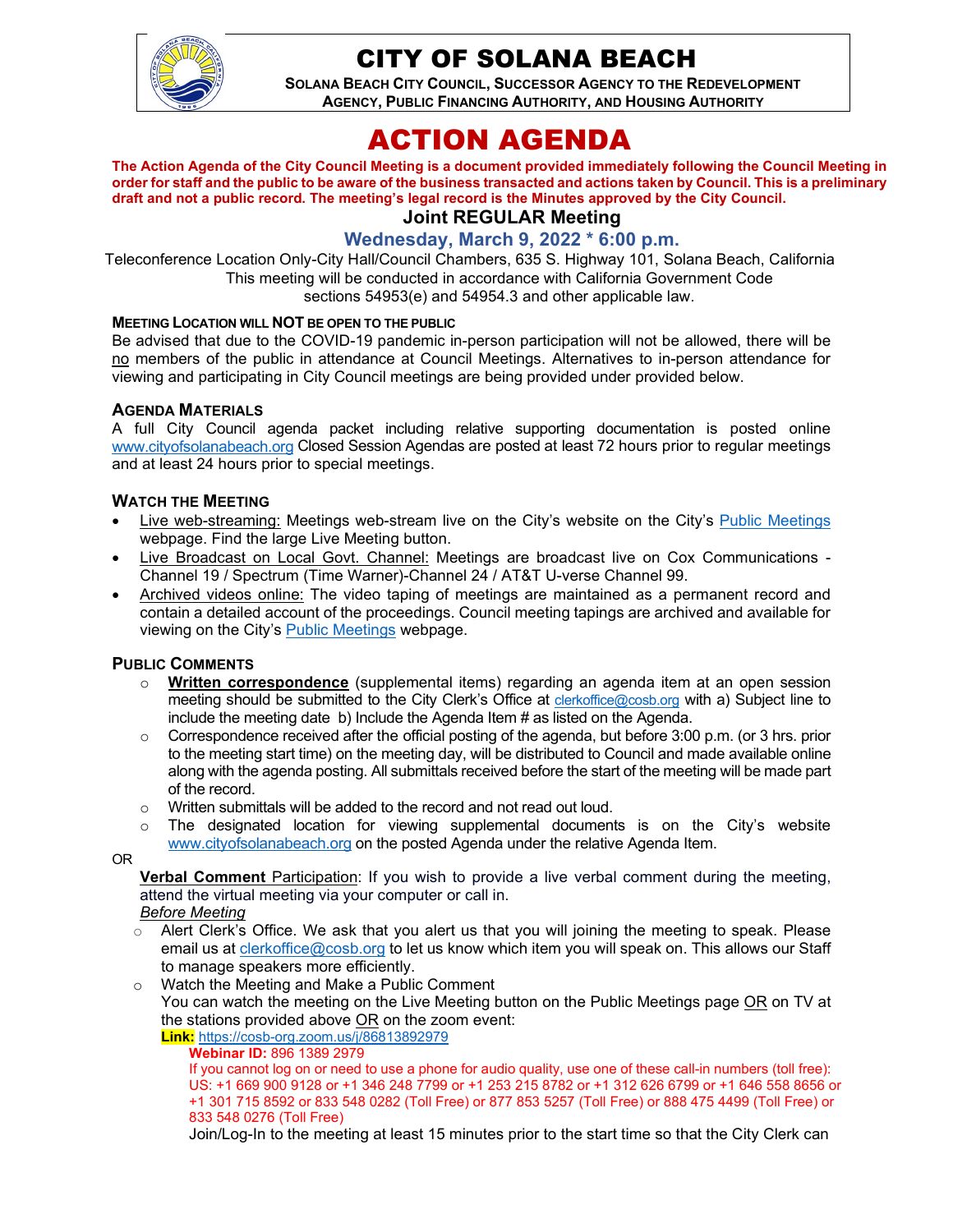verify that you are ready to speak before the meeting begins.

Audio Accessibility: If your computer does not have a microphone or you have sound issues, you can call-in from a landline or cell phone and use it as your audio (phone # is provided once you log-in to Zoom, see above). If you call in for better audio, mute your computer's speakers to eliminate feedback so that you do not have two audios when you are speaking.

#### *During Meeting:*

- During each Agenda Item and Oral Communications, attendees will be asked if they would like to speak. Speakers are taken during each agenda item.
- $\circ$  Speakers will be asked to raise their hand (zoom icon under participants can be clicked or on the phone you can dial \*9) if they would like to be called on to speak during each item. We will call on you by your log in name or the last 4 digits of your phone #. When called on by the meeting organizer, we will unmute so you may provide comments for the allotted time. Allotted speaker times are listed under eac[h Agenda](https://urldefense.proofpoint.com/v2/url?u=https-3A__www.ci.solana-2Dbeach.ca.us_index.asp-3FSEC-3DF0F1200D-2D21C6-2D4A88-2D8AE1-2D0BC07C1A81A7-26Type-3DB-5FBASIC&d=DwMFaQ&c=euGZstcaTDllvimEN8b7jXrwqOf-v5A_CdpgnVfiiMM&r=1XAsCUuqwK_tji2t0s1uIQ&m=C7WzXfOw2_nkEFMJClT55zZsF4tmIf_7KTn0o1WpYqI&s=3DcsWExM2_nx_xpvFtXslUjphiXd0MDCCF18y_Qy5yU&e=) section.
- o Choose Gallery View to see the presentations, when applicable.

#### **SPECIAL ASSISTANCE NEEDED - AMERICAN DISABILITIES ACT TITLE 2**

In compliance with the Americans with Disabilities Act of 1990, persons with a disability may request an agenda in appropriate alternative formats as required by Section 202. Any person with a disability who requires a modification or accommodation in order to participate in a meeting should direct such request to the City Clerk's office (858) 720 2400 [clerkoffice@cosb.org](mailto:EMAILGRP-CityClerksOfc@cosb.org) at least 72 hours prior to the meeting.

| <b>CITY COUNCILMEMBERS</b>                 |                                              |                                                   |                                       |
|--------------------------------------------|----------------------------------------------|---------------------------------------------------|---------------------------------------|
| Lesa Heebner, Mayor                        |                                              |                                                   |                                       |
| <b>Kelly Harless</b><br>Deputy Mayor       | David A. Zito<br>Councilmember<br>District 1 | <b>Jewel Edson</b><br>Councilmember<br>District 3 | <b>Kristi Becker</b><br>Councilmember |
| <b>Gregory Wade</b><br><b>City Manager</b> | Johanna Canlas<br><b>City Attorney</b>       |                                                   | Angela Ivey<br><b>City Clerk</b>      |

#### **SPEAKERS:**

See Public Participation on the first page of the Agenda for publication participation options.

#### **READING OF ORDINANCES AND RESOLUTIONS:**

Pursuant to [Solana Beach Municipal Code](https://www.codepublishing.com/CA/SolanaBeach/) Section 2.04.460, at the time of introduction or adoption of an ordinance or adoption of a resolution, the same shall not be read in full unless after the reading of the title, further reading is requested by a member of the Council. If any Councilmember so requests, the ordinance or resolution shall be read in full. In the absence of such a request, this section shall constitute a waiver by the council of such reading.

# **CALL TO ORDER AND ROLL CALL:**

## **APPROVAL OF AGENDA: COUNCIL ACTION: Approved 5/0**

## **ORAL COMMUNICATIONS:**

*Note to Public: Refer to Public Participation for information on how to submit public comment.*  This portion of the agenda provides an opportunity for members of the public to address the City Council on items relating to City business and not appearing on today's agenda by joining the virtual meeting online to speak live, per the Public Participation instructions on the Agenda. Pursuant to the Brown Act, no action shall be taken by the City Council on public comment items. No written correspondence may be submitted in lieu of public speaking. Council may refer items to the City Manager for placement on a future agenda. The maximum time allotted for each speaker is THREE MINUTES (SBMC 2.04.190).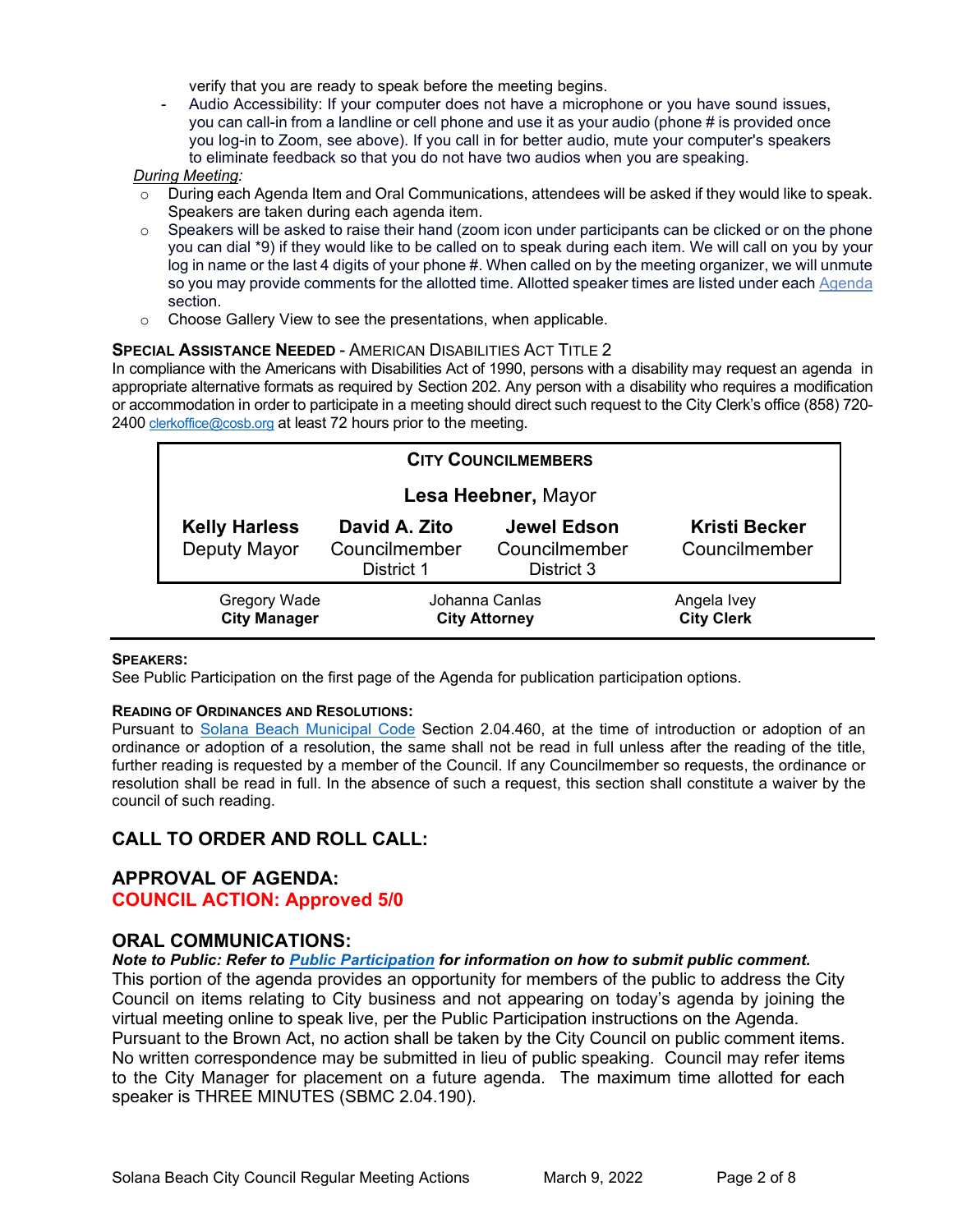# **COUNCIL COMMUNITY ANNOUNCEMENTS / COMMENTARY:**

*An opportunity for City Council to make brief announcements or report on their activities. These items are not agendized for official City business with no action or substantive discussion.* 

# **A. CONSENT CALENDAR:** (Action Items) (A.1. - A.6.)

*Note to Public: Refer to Public Participation for information on how to submit public comment.* 

Items listed on the Consent Calendar are to be acted in a single action of the City Council unless pulled for discussion.

Any member of the public may address the City Council on an item of concern by submitting written correspondence for the record to be filed with the record or by joining the virtual meeting online to speak live, per the Public Participation instructions on the Agenda. The maximum time allotted for each speaker is THREE MINUTES (SBMC 2.04.190).

Those items removed from the Consent Calendar by a member of the Council will be trailed to the end of the agenda, while Consent Calendar items removed by the public will be discussed immediately after approval of the Consent Calendar.

## **A.1. Minutes of the City Council.**

Recommendation: That the City Council

1. Approve the Minutes of the January 12, 2022 City Council Meetings.

#### [Item A.1. Report \(click here\)](https://solanabeach.govoffice3.com/vertical/Sites/%7B840804C2-F869-4904-9AE3-720581350CE7%7D/uploads/A.1._Report_(click_here)_3-9-22_-_O.pdf)

*Posted Reports & Supplemental Docs contain records up to the cut off time, prior to the start of the meeting, for processing new submittals. The final official record containing handouts, PowerPoints, etc. can be obtained through a Records Request to the City Clerk's Office.*

**COUNCIL ACTION: Approved 5/0**

## **A.2. Register Of Demands.** (File 0300-30)

Recommendation: That the City Council

1. Ratify the list of demands for February 05, 2022 – February 18, 2022.

[Item A.2. Report \(click here\)](https://solanabeach.govoffice3.com/vertical/Sites/%7B840804C2-F869-4904-9AE3-720581350CE7%7D/uploads/A.2._Report_(click_here)_-_3-9-22_-_O.pdf)

*Posted Reports & Supplemental Docs contain records up to the cut off time, prior to the start of the meeting, for processing new submittals. The final official record containing handouts, PowerPoints, etc. can be obtained through a Records Request to the City Clerk's Office.*

**COUNCIL ACTION: Approved 5/0**

## **A.3. General Fund Budget Adjustments for Fiscal Year 2021/2022.** (File 0330-30)

Recommendation: That the City Council

1. Receive the report listing changes made to the Fiscal Year 2021/2022 General Fund Adopted Budget.

#### [Item A.3. Report \(click here\)](https://solanabeach.govoffice3.com/vertical/Sites/%7B840804C2-F869-4904-9AE3-720581350CE7%7D/uploads/A.3._Report_(click_here)_3-9-22_-_O.pdf)

*Posted Reports & Supplemental Docs contain records up to the cut off time, prior to the start of the meeting, for processing new submittals. The final official record containing handouts, PowerPoints, etc. can be obtained through a Records Request to the City Clerk's Office.*

**COUNCIL ACTION: Approved 5/0**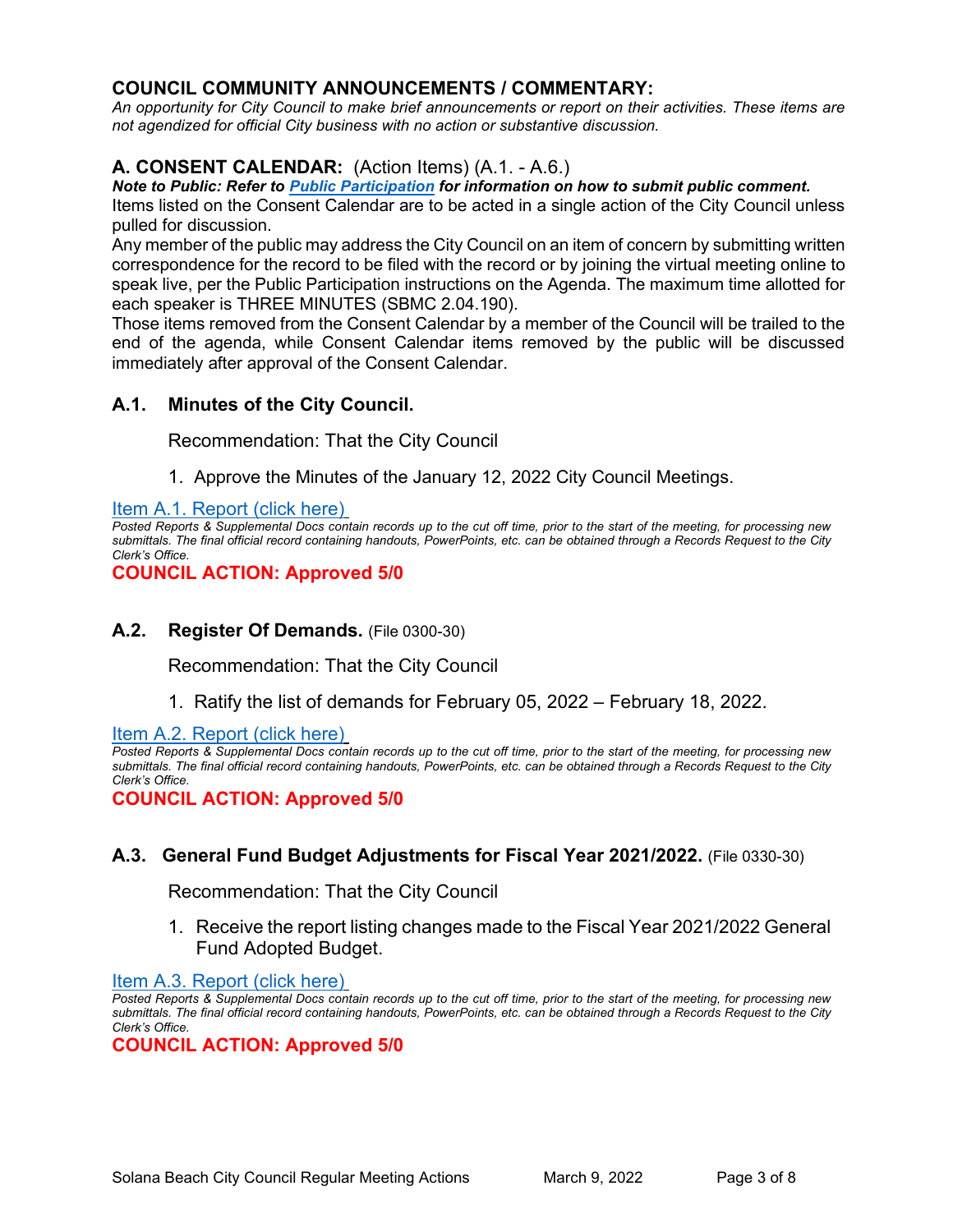# **A.4. Community Grant Program Fiscal Year 2022/23.** (File 0330-25)

Recommendation: That the City Council

1. Approve **Resolution 2022-024** authorizing the Fiscal Year 2022/23 Community Grant Program.

#### [Item A.4. Report \(click here\)](https://solanabeach.govoffice3.com/vertical/Sites/%7B840804C2-F869-4904-9AE3-720581350CE7%7D/uploads/A.4._Report_(click_here)_3-9-22_-_O.pdf)

*Posted Reports & Supplemental Docs contain records up to the cut off time, prior to the start of the meeting, for processing new submittals. The final official record containing handouts, PowerPoints, etc. can be obtained through a Records Request to the City Clerk's Office.*

**COUNCIL ACTION: Approved 5/0**

## **A.5. Local Emergency Teleconferencing.** (File 0240-25)

Recommendation: That the City Council

1. Adopt **Resolution 2022-023** authorizing remote teleconference meetings of the legislative bodies of the City for the period of March 10, 2022 through April 8, 2022 pursuant to the new provisions of the Brown Act.

[Item A.5. Report \(click here\)](https://solanabeach.govoffice3.com/vertical/Sites/%7B840804C2-F869-4904-9AE3-720581350CE7%7D/uploads/A.5._Report_(click_here)_3-9-22_-_O.pdf)

*Posted Reports & Supplemental Docs contain records up to the cut off time, prior to the start of the meeting, for processing new submittals. The final official record containing handouts, PowerPoints, etc. can be obtained through a Records Request to the City Clerk's Office.*

**COUNCIL ACTION: Approved 5/0**

# **C. STAFF REPORTS: (C.1.)**

*Note to Public: Refer to Public Participation for information on how to submit public comment.*  Any member of the public may address the City Council on an item of concern by submitting written correspondence for the record to be filed with the record or by registering to join the virtual meeting online to speak live, per the Public Participation instructions on the Agenda. The maximum time allotted for each speaker is THREE MINUTES (SBMC 2.04.190).

## **C.1. Homeless Solutions and Equitable Communities Presentation.** (File 0230-20)

Recommendation: That the City Council

1. Receive the presentation from the Department of Homeless Solutions and Equitable Communities (HSEC) regarding their programs and activities in the region.

[Item C.1. Report \(click here\)](https://solanabeach.govoffice3.com/vertical/Sites/%7B840804C2-F869-4904-9AE3-720581350CE7%7D/uploads/C.1._Report_(click_here)_3-9-22_-_O.pdf) 

*Posted Reports & Supplemental Docs contain records up to the cut off time, prior to the start of the meeting, for processing new submittals. The final official record containing handouts, PowerPoints, etc. can be obtained through a Records Request to the City Clerk's Office.*

#### **Presentation**

## **B. PUBLIC HEARINGS:** (B.1. – B.2.)

*Note to Public: Refer to Public Participation for information on how to submit public comment.* 

Any member of the public may address the City Council on an item of concern by submitting written correspondence for the record to be filed with the record or by registering to join the virtual meeting online to speak live, per the Public Participation instructions on the Agenda. The maximum time allotted for each speaker is THREE MINUTES (SBMC 2.04.190).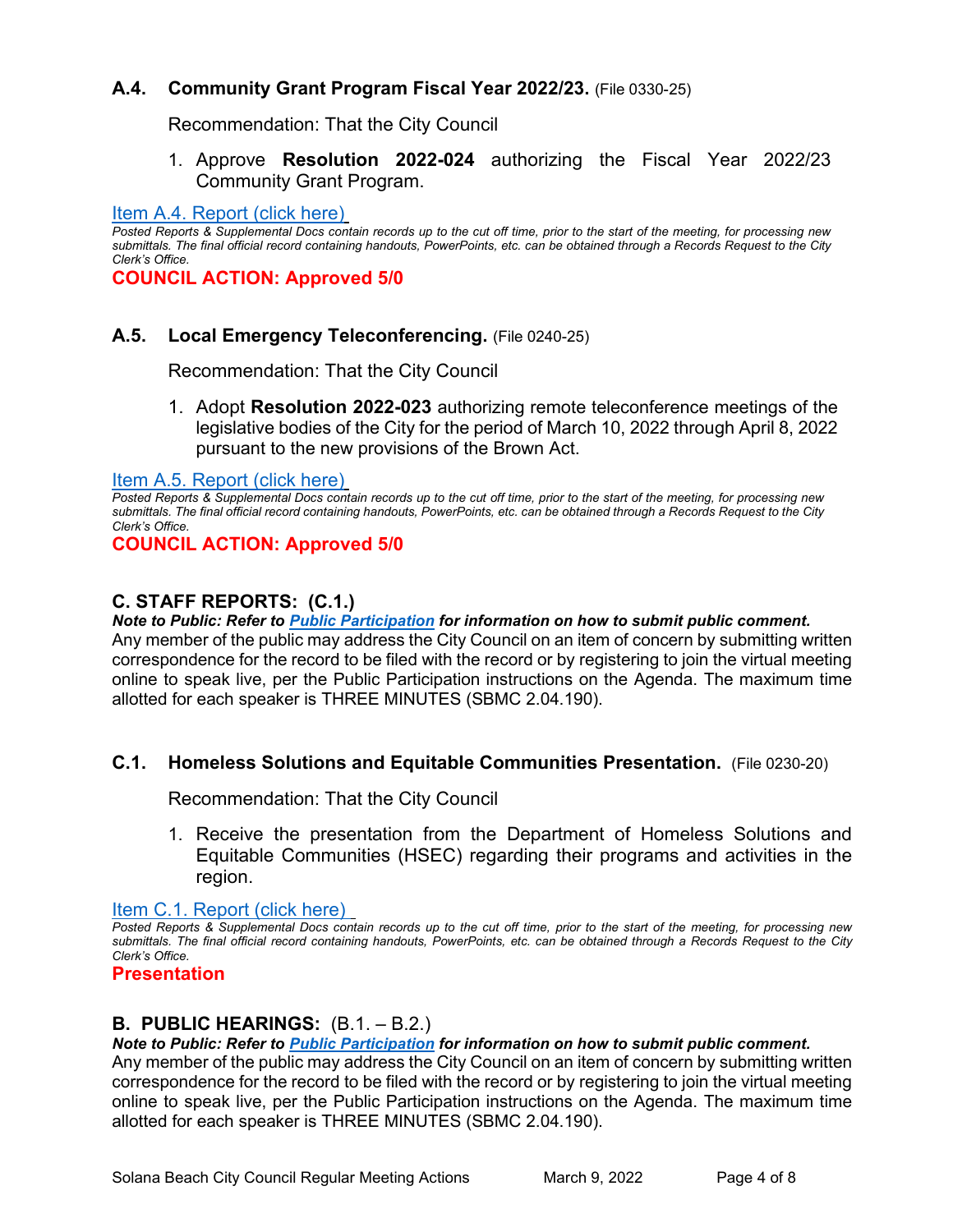An applicant or designee(s) for a private development/business project, for which the public hearing is being held, is allotted a total of fifteen minutes to speak, as per SBMC 2.04.210. A portion of the fifteen minutes may be saved to respond to those who speak in opposition. All other speakers have three minutes each.

After considering all of the evidence, including written materials and oral testimony, the City Council must make a decision supported by findings and the findings must be supported by substantial evidence in the record.

**B.1. Public Hearing: 640 Via De La Valle., Applicant: The Fish Market, Case: 17-19- 03.** (File 0600-40)

The proposed project meets the minimum zoning requirements under the SBMC, may be found to be consistent with the General Plan and may be found, as conditioned, to meet the discretionary findings required as discussed in this report to approve a DRP. Therefore, Staff recommends that the City Council:

- 1. Conduct the Public Hearing: Open the Public Hearing, Report Council Disclosures, Receive Public Testimony, and Close the Public Hearing.
- 2. Find the project exempt from the California Environmental Quality Act pursuant to Section 15303 of the State CEQA Guidelines; and
- 3. If the City Council makes the requisite findings and approves the project, adopt **Resolution 2022-022** conditionally approving a DRP to remodel the existing Fish Market which includes modifications to the existing entry, entry waiting area, garbage enclosure, signage, perimeter landscape and to enlarge an outdoor patio at 640 Via de La Valle, Solana Beach.

## [Item B.1. Report \(click here\)](https://solanabeach.govoffice3.com/vertical/Sites/%7B840804C2-F869-4904-9AE3-720581350CE7%7D/uploads/B.1._Report_(click_here)_3-9-22_-_O.pdf)

*Posted Reports & Supplemental Docs contain records up to the cut off time, prior to the start of the meeting, for processing new submittals. The final official record containing handouts, PowerPoints, etc. can be obtained through a Records Request to the City Clerk's Office.*

## **COUNCIL ACTION: Approved 5/0**

# **B.2. Public Hearing: 661-781 South Nardo Ave. and 821 Stevens Ave., Applicant: H.G. Fenton, Case: DRP MOD 20-002.** (File 0600-40)

The proposed Project meets the minimum objective requirements under the SBMC, can be found to be consistent with the General Plan and the LCP LUP, and may be found, as conditioned, to meet the discretionary findings required as discussed in this report to approve a DRP Modification and SDP waiver. Therefore, Staff recommends that the City Council:

- 1. Conduct the Public Hearing: Open the public hearing, Report Council disclosures, Receive public testimony, Close the public hearing.
- 2. Adopt **Resolution 2022-006** conditionally approving a DRP Modification and SDP waiver for the Solana Highlands project modifications described herein, a residential community and affordable senior housing project previously approved on December 17, 2018, at 661-781 South Nardo Avenue and 821 Stevens Avenue, Solana Beach.

## [Item B.2. Report \(click here\)](https://solanabeach.govoffice3.com/vertical/Sites/%7B840804C2-F869-4904-9AE3-720581350CE7%7D/uploads/B.2._Report_(click_here)_3-9-22_-_O.pdf)

## [Item B.2. Supplemental Docs \(upd. 3-9-22 at 2:30pm\)](https://solanabeach.govoffice3.com/vertical/Sites/%7B840804C2-F869-4904-9AE3-720581350CE7%7D/uploads/B.2._Supp_Docs_(3-9_120pm)_-_O.pdf)

# **COUNCIL ACTION: Approved 5/0 with modifications.**

Solana Beach City Council Regular Meeting Actions March 9, 2022 Page 5 of 8

*Posted Reports & Supplemental Docs contain records up to the cut off time, prior to the start of the meeting, for processing new submittals. The final official record containing handouts, PowerPoints, etc. can be obtained through a Records Request to the City Clerk's Office.*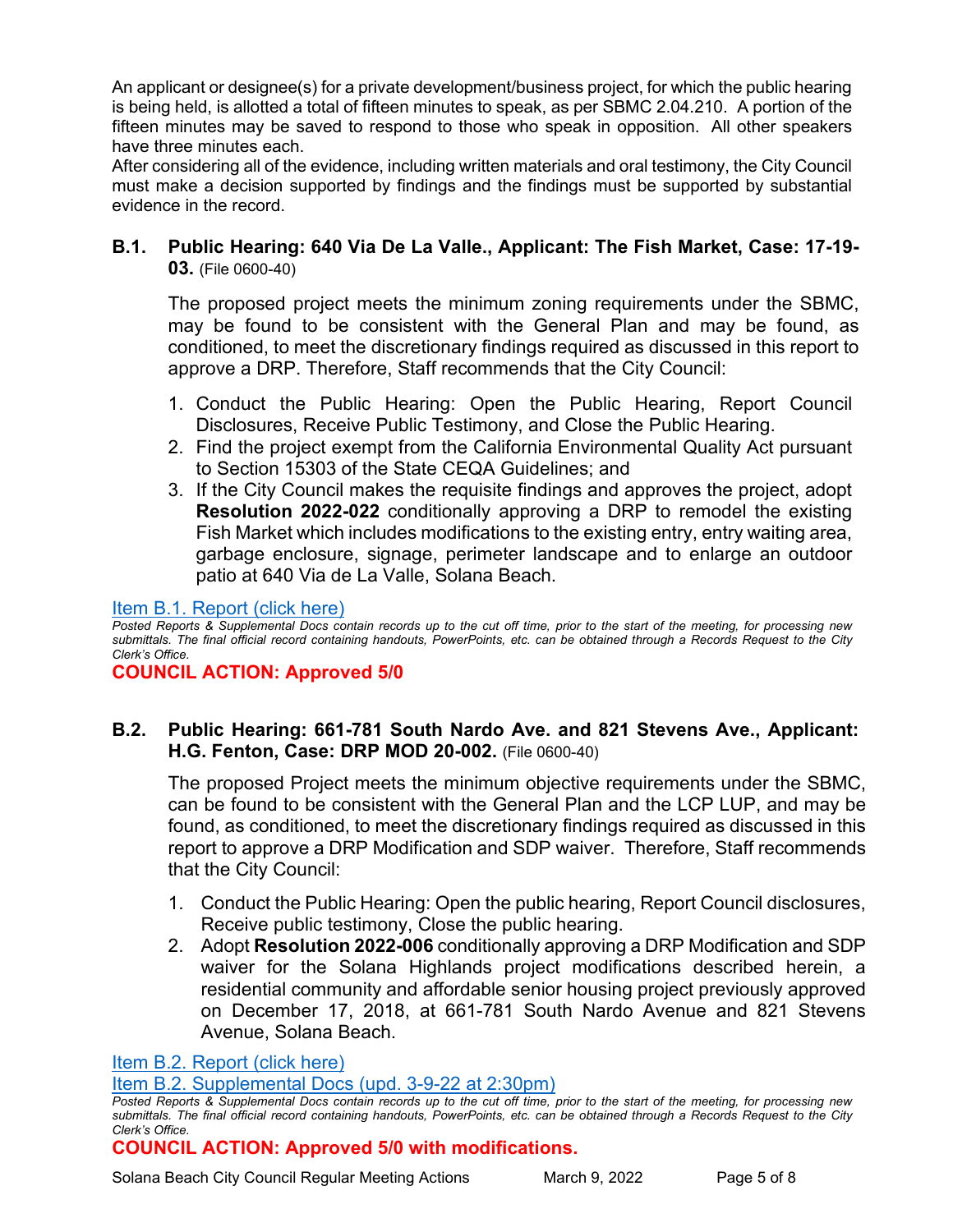# **C. STAFF REPORTS:** (C.2. – C.3.)

*Note to Public: Refer to Public Participation for information on how to submit public comment.*  Any member of the public may address the City Council on an item of concern by submitting written correspondence for the record to be filed with the record or by registering to join the virtual meeting online to speak live, per the Public Participation instructions on the Agenda. The maximum time allotted for each speaker is THREE MINUTES (SBMC 2.04.190).

# **C.2. Mid-Year Budget Adjustments FY 2021-22.** (File 0330-30)

Recommendation: That the City Council

## 1. Adopt **Resolution 2022-025**

- a. Authorizing creation of the Information Technology (IT) Director position and job description.
- b. Approving adjustments to the Fiscal Year (FY) 2021-2022 Parttime/Temporary/Seasonal Salary Schedule and the Fiscal Year (FY) 2021- 2022 Executive and Management Salary Schedule.
- c. Approving revised appropriations in the Fiscal Year 2021-22 Adopted Budget.
- d. Authorize the City Treasurer to amend the FY 2021/2022 Adopted Budget accordingly.

## [Item C.2. Report \(click here\)](https://solanabeach.govoffice3.com/vertical/Sites/%7B840804C2-F869-4904-9AE3-720581350CE7%7D/uploads/C.2._Report_(click_here)_3-9-22_-_O.pdf)

*Posted Reports & Supplemental Docs contain records up to the cut off time, prior to the start of the meeting, for processing new submittals. The final official record containing handouts, PowerPoints, etc. can be obtained through a Records Request to the City Clerk's Office.*

## **COUNCIL ACTION: Approved 5/0**

# **C.3. Quarterly Investment Report.** (File 0350-44)

Recommendation: That the City Council

1. Accept and file the attached Cash and investment Report for the quarter ended [December 31, 2021.](https://solanabeach.govoffice3.com/vertical/Sites/%7B840804C2-F869-4904-9AE3-720581350CE7%7D/uploads/C.3._Report_(click_here)_3-9-22_-_O.pdf)

## [Item C.3. Report](https://solanabeach.govoffice3.com/vertical/Sites/%7B840804C2-F869-4904-9AE3-720581350CE7%7D/uploads/C.3._Report_(click_here)_3-9-22_-_O.pdf) (click here)

*Posted Reports & Supplemental Docs contain records up to the cut off time, prior to the start of the meeting, for processing new submittals. The final official record containing handouts, PowerPoints, etc. can be obtained through a Records Request to the City Clerk's Office.*

**Presentation**

# **A.6. Public Works Pickup Truck Purchase.** (File 0370-26)

Recommendation: That the City Council

## 1. Approve **Resolution 2022-003**

- a. Approving the purchase of a 2022 Chevrolet Silverado 1500 4-wheel drive pickup truck, including accessories, for \$47,827.55 from National Auto Fleet Group.
- b. Authorizing an appropriation of \$47,827.55 from the Asset Replacement Reserve Fund into the Asset Replacement Public Works Vehicle Expenditure account.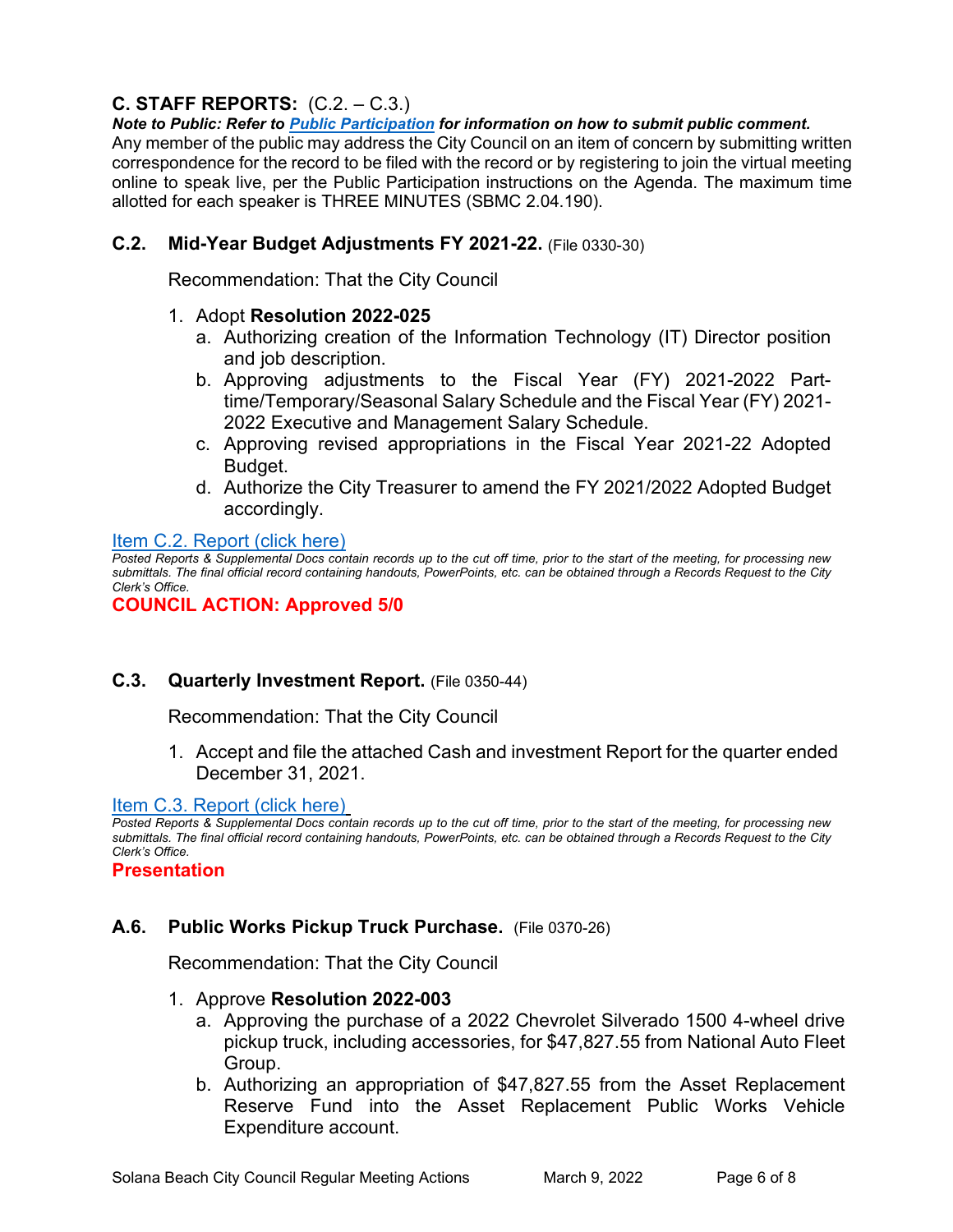## c. Authorizing the City Treasurer to amend the FY 2021/2022 Adopted Budget accordingly.

[Item A.6. Report \(click here\)](https://solanabeach.govoffice3.com/vertical/Sites/%7B840804C2-F869-4904-9AE3-720581350CE7%7D/uploads/A.6._Report_(click_here)_3-9-22_-_O.pdf)

[Item A.6. Supplemental Docs \(upd. 3-9-22 at 11:45am\)](https://solanabeach.govoffice3.com/vertical/Sites/%7B840804C2-F869-4904-9AE3-720581350CE7%7D/uploads/A.6._Supp_Docs_(3-9_1145am)_-_O.pdf)

*Posted Reports & Supplemental Docs contain records up to the cut off time, prior to the start of the meeting, for processing new submittals. The final official record containing handouts, PowerPoints, etc. can be obtained through a Records Request to the City Clerk's Office.*

## **COUNCIL ACTION: Approved 5/0**

## **COMPENSATION & REIMBURSEMENT DISCLOSURE:** None

GC: Article 2.3. Compensation: 53232.3. (a) Reimbursable expenses shall include, but not be limited to, meals, lodging, and travel. 53232.3 (d) Members of a legislative body shall provide brief reports on meetings attended at the expense of the local agency "*City*" at the next regular meeting of the legislative body.

# **COUNCIL COMMITTEE REPORTS:** [Council Committees](https://www.ci.solana-beach.ca.us/index.asp?SEC=584E1192-3850-46EA-B977-088AC3E81E0D&Type=B_BASIC)

## **REGIONAL COMMITTEES: (outside agencies, appointed by this Council)**

- a. City Selection Committee (meets twice a year) Primary-Heebner, Alternate-Edson
- b. Clean Energy Alliance (CEA) JPA: Primary-Becker, Alternate-Zito
- c. County Service Area 17: Primary- Harless, Alternate-Edson
- d. Escondido Creek Watershed Authority: Becker /Staff (no alternate).
- e. League of Ca. Cities' San Diego County Executive Committee: Primary-Becker, Alternate-Harless. Subcommittees determined by its members.
- f. League of Ca. Cities' Local Legislative Committee: Primary-Harless, Alternate-Becker
- g. League of Ca. Cities' Coastal Cities Issues Group (CCIG): Primary-Becker, Alternate-**Harless**
- h. North County Dispatch JPA: Primary-Harless, Alternate-Becker
- i. North County Transit District: Primary-Edson, Alternate-Harless
- j. Regional Solid Waste Association (RSWA): Primary-Harless, Alternate-Zito
- k. SANDAG: Primary-Heebner, 1<sup>st</sup> Alternate-Zito, 2<sup>nd</sup> Alternate-Edson. Subcommittees determined by its members.
- l. SANDAG Shoreline Preservation Committee: Primary-Becker, Alternate-Zito
- m. San Dieguito River Valley JPA: Primary-Harless, Alternate-Becker
- n. San Elijo JPA: Primary-Zito, Primary-Becker, Alternate-City Manager
- o. 22<sup>nd</sup> Agricultural District Association Community Relations Committee: Primary-Edson, Primary-Heebner

# **STANDING COMMITTEES: (All Primary Members)** *(Permanent Committees)*

- a. Business Liaison Committee Zito, Edson.
- b. Fire Dept. Management Governance & Organizational Evaluation Harless, Edson
- c. Highway 101 / Cedros Ave. Development Committee Edson, Heebner
- d. Parks and Recreation Committee Zito, Harless
- e. Public Arts Committee Edson, Heebner
- f. School Relations Committee Becker, Harless
- g. Solana Beach-Del Mar Relations Committee Heebner, Edson

## **CITIZEN COMMISSION(S)**

a. Climate Action Commission: Primary-Zito, Alternate-Becker

# **ADJOURN:**

# *Next Regularly Scheduled Meeting is March 23, 2022*

*Always refer the City's website Event Calendar for Special Meetings or an updated schedule.*